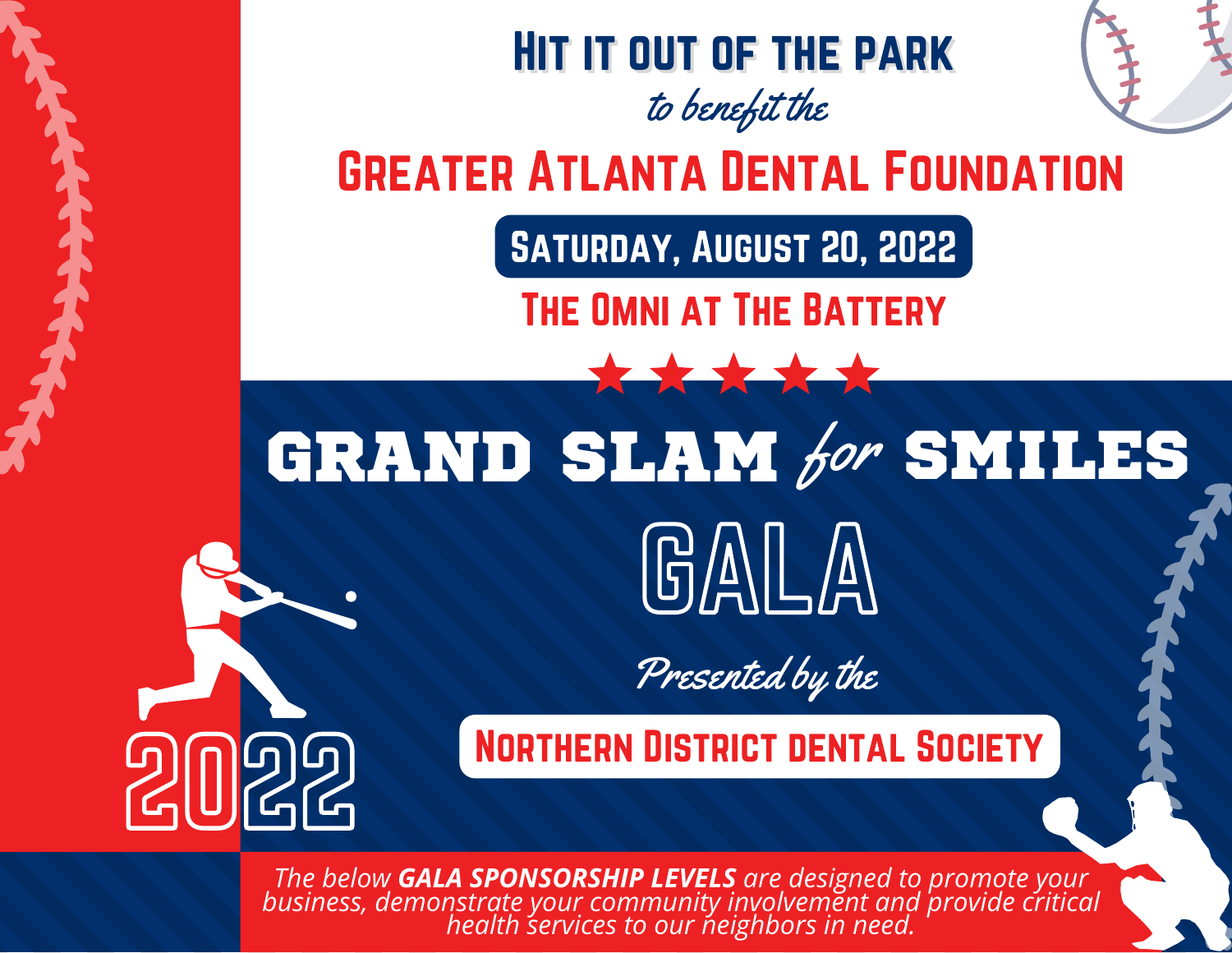| <b>SPONSORSHIP</b><br><b>LEVELS</b>                                                                                               | \$5000<br><b>GRAND SLAM VIP</b>                                                       | 55111111<br><b>HOME RUN</b>            | <b>S2000</b><br><b>ALL-STAR</b>        | <b>BATTER UP</b>                           |
|-----------------------------------------------------------------------------------------------------------------------------------|---------------------------------------------------------------------------------------|----------------------------------------|----------------------------------------|--------------------------------------------|
|                                                                                                                                   | limited to 4 sponsors                                                                 |                                        |                                        |                                            |
| <b>NDDS Newsletter &amp; Website</b><br>Company & Logo Recognition in the NDDS<br>Newsletter (E-News & Print) and on GADF Website |                                                                                       |                                        |                                        |                                            |
| <b>Event Recognition</b><br>at the Gala                                                                                           | <b>Full Page Ad<br/>in Event Program</b><br>& Exclusive VIP<br><b>Event Publicity</b> | 1/2 Page Ad in<br><b>Event Program</b> | 1/4 Page Ad in<br><b>Event Program</b> | <b>Company Listing</b><br>in Event Program |
| <b>Gala &amp; VIP Event Tickets</b><br># of tickets for sponsor representatives                                                   | 0<br>Reserved Table of 10                                                             |                                        |                                        |                                            |
| <b>New Dentist Tickets</b><br>Sponsored Tickets to be given at the discretion<br>of the sponsoring company to a new dentist       |                                                                                       |                                        |                                        |                                            |
| <b>Social Media Exposure</b><br>Allotment of posts to FB, Instagram, & Twitter                                                    | <b>Up to 10 posts</b><br>which includes one<br>promotional video                      | Up to 5 posts                          | Up to 3 posts                          |                                            |
| <b>Sponsor Logo</b><br>Promo Materials & Event Signage                                                                            |                                                                                       |                                        |                                        |                                            |
| <b>Sponsor Spotlight E-blast(s)</b><br>Email(s) sent to members on your behalf<br>promoting your company/product                  |                                                                                       |                                        |                                        |                                            |
| <b>Entertainment Shout-Out</b><br>Company name announced by Dueling Pianos                                                        |                                                                                       |                                        |                                        |                                            |
| <b>Email Recognition</b><br>Logo Recognition in Attendee Confirmation Emails                                                      |                                                                                       |                                        |                                        |                                            |
| <b>Sponsor Cocktail Napkins &amp;<br/>Bar Signage</b><br><b>Sponsor Supplied</b>                                                  |                                                                                       |                                        |                                        |                                            |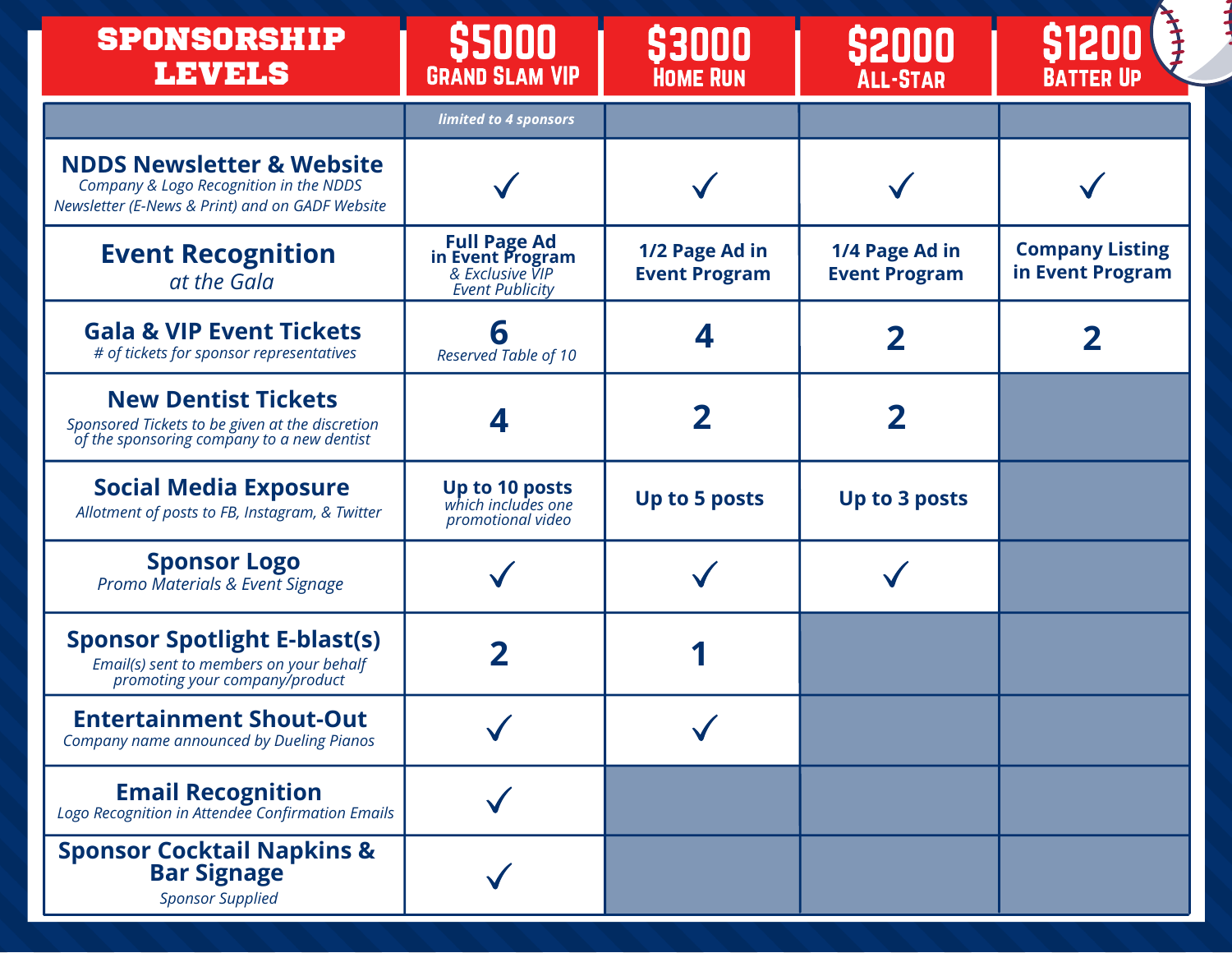# SPONSOR ADD-ON's

*\*Must purchase one of the packages above to select an add-on option*



### \*NAME BADGE LANYARDS

**\$500** - See every attendee wearing your company's name and logo. Supplied to each registrant upon check-in, lanyards deliver highly visible, eye-level brand recognition. With your logo on a sponsor-supplied lanyard, attendees will wear your company name for the duration of the gala.

### \*SWAG **SPONSOR**

\*GIFT BASKET **DONATION** 

**\$500** - Who doesn't love walking away from an event with some swag. Feature your logo on a high quality gift for our attendees. This is an opportunity for you to flaunt your business and broaden your reach to dentists who will be attending. Swag will be sponsor provided with pre-approval from the program committee. *\*limited to 1 item per \$500\**

New this year! The Gala Planning Committee is asking for Gift Basket Donations, with a minimum value of \$500, to be donated to the gala for the silent auction. We are asking for donations of goods, services or gift certificates to include in our silent auction. Any and all donations are greatly appreciated, especially since they come from local community businesses. Our only ask is that you are creative and give your basket a theme! A few basket theme ideas to get your creative juices flowing: Food themed, Wine, Coffee, Outdoors, Pet, Movie Night, Spa, Green Thumb, Baking, etc., etc…

#### **More Information?**

*To be supplied by sponsor* Please contact Caroline Burruss - caroline@theassociationcompany.com

#### *Product to be approved by Committee* **Register ONLINE at: https://www.ndds.org/foundation/gala**

OR print the below form and mail with check made payable to:

Greater Atlanta Dental Foundation 6134 Poplar Bluff Circle, Suite 101 Peachtree Corners, GA 30092



*GADF is a 501 (c) (3) tax-exempt organization. Donations are tax-deductible as allowed by law. Tax ID: 26-2647331. Please make checks payable to the Greater Atlanta Dental Foundation.*